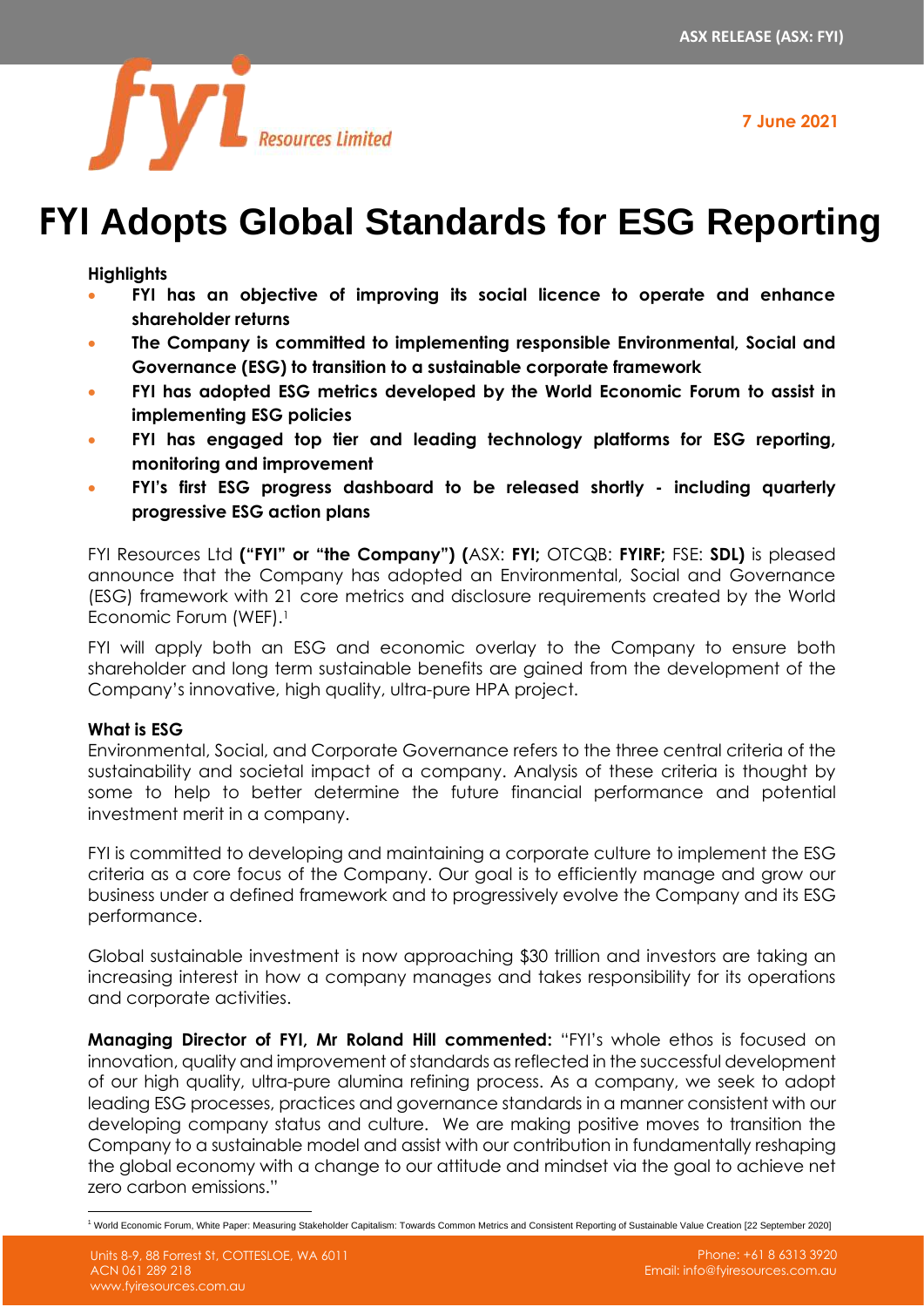

**7 June 2021**

# **ADOPTING AN ESG FRAMEWORK**

The environment in which the Company conducts its business is constantly evolving through changes in climate impact, environmental restrictions and multiple regulatory, safety and social issues. The ever-changing global operating environment is challenging the traditional expectations of corporations and impacting the subsequent redirection of investment capital.

To manage the changing ESG requirements, FYI has made a commitment to its sustainability objectives and is initiating an ESG platform developed by the globally recognised WEF with the intention of transitioning the Company towards long term responsible and sustainable operations to underpin shareholder value. The areas of focus include: governance; anticorruption practices; ethical behaviour; human rights; carbon emissions; land use; ecological sensitivity; water consumption; diversity and inclusion; pay equality and tax payments.

#### **What is Next**

FYI is undertaking two separate functions to facilitate the Company's ESG activities.

FYI has engaged:

- 1. Sustainalytics (a Morningstar company and leading ESG rating service) to provide FYI with a recognised ESG rating and establish a reporting baseline in which FYI can demonstrate continual improvement. This rating report is due the week commencing 14<sup>th</sup> June.
- 2. Socialsuite to provide a ESG reporting platform in which FYI can measure and report upon key sustainable metrics and improvements on a quarterly basis. The initial and baseline report will be due shortly.

FYI will update the market regularly on its ESG progress and seek to ensure that our HPA project achieves a model platform and impact investment for shareholders.

This announcement is authorised for release by Roland Hill, Managing Director

#### **For more information please contact:**

**Roland Hill** Managing Director Tel: +61 414 666 178 [roland.hill@fyiresources.com.au](mailto:roland.hill@fyiresources.com.au) **Simon Hinsley** Investor & Media Relations Tel: 0401 809 653 [simon@nwrcommunications.com.au](mailto:simon@nwrcommunications.com.au)